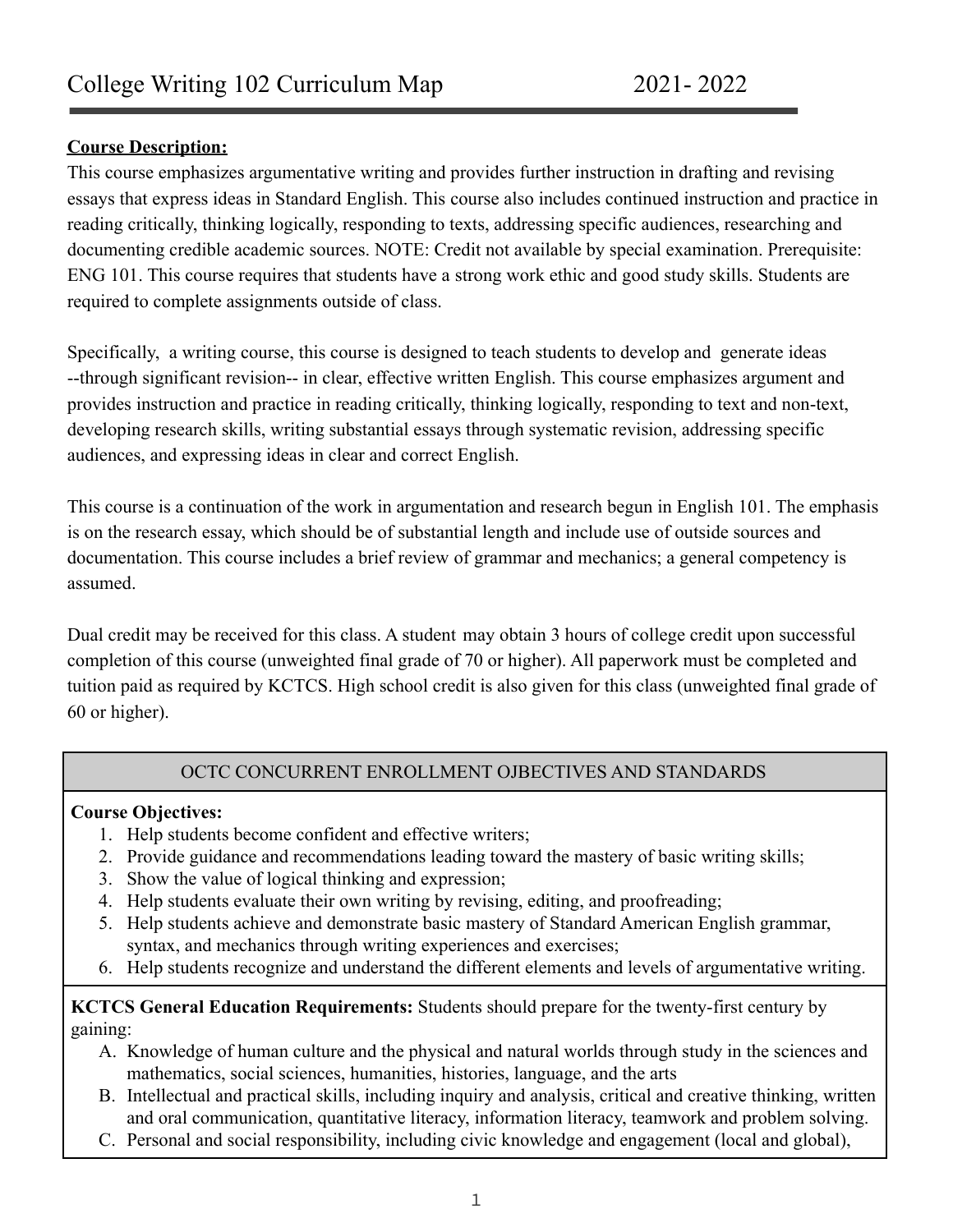intercultural knowledge and competence, ethnic reasoning and action, foundation and skills for lifelong learning.

D. Integrative and applied learning, including synthesis and advancemed accomplishment across general and specialized skills.

#### **KCTCS General Education Student Learning Outcomes for Written Communication:**

- 1. Write clear and effective prose, using conventions appropriate to audience (including academic audiences), purpose, and genre
- 2. Find, analyze, evaluate, and cite pertinent primary and secondary sources, including academic databases, to prepare written texts.
- 3. Identify, analyze, and evaluate statements, assumptions, and conclusions representing diverse points of view, and construct informed, sustained, and ethical arguments in response.
- 4. Plan, organize, revise, practice, edit, and proofread to improve the development of clarity of ideas.

## **OCTC Expectations Matrix for Written Communication**

#### I. Communicate Effectively

- 1. Read and listen with comprehension
- 2. Speak and write clearly using Standard English
- 3. Interact cooperatively with others using both verbal and non-verbal means
- 4. Demonstrate information processing through basic computer skills.

Assessment methods may include essay questions on exams (WE L2) and extended writing assignments (WE L4).

II. Think Critically

- 1. Make connections in learning across the disciplines and draw logical conclusions
- 2. Demonstrate problem solving through interpreting, analyzing, summarizing, and/or integrating a variety of materials

Assessment methods may include essay questions on exams and extended analytical papers (WE L4).

III. Learn Independently

- 1. Use appropriate search strategies and resources to find, evaluate, and use information
- 2. Make choices based upon awareness of ethics and differing perspectives/ideas
- 3. Apply learning in academic, personal, and public situations
- 4. Think creatively to develop new ideas, processes, or products.

Assessment methods may include essay questions on exams (WE L2) and extended writing assignments/analytical papers (WE L4).

IV. Examine Relationships in Diverse and Complex Environments

- 1. Recognize the relationship of the individual to human heritage and culture
- 2. Demonstrate an awareness of the relationship of the individual to the biological and physical environment

3. Develop an awareness of self as an individual member of a multicultural global community. Assessment methods may include essay questions on exams (WE L4) and extended writing

assignments/analytical papers (WE L4).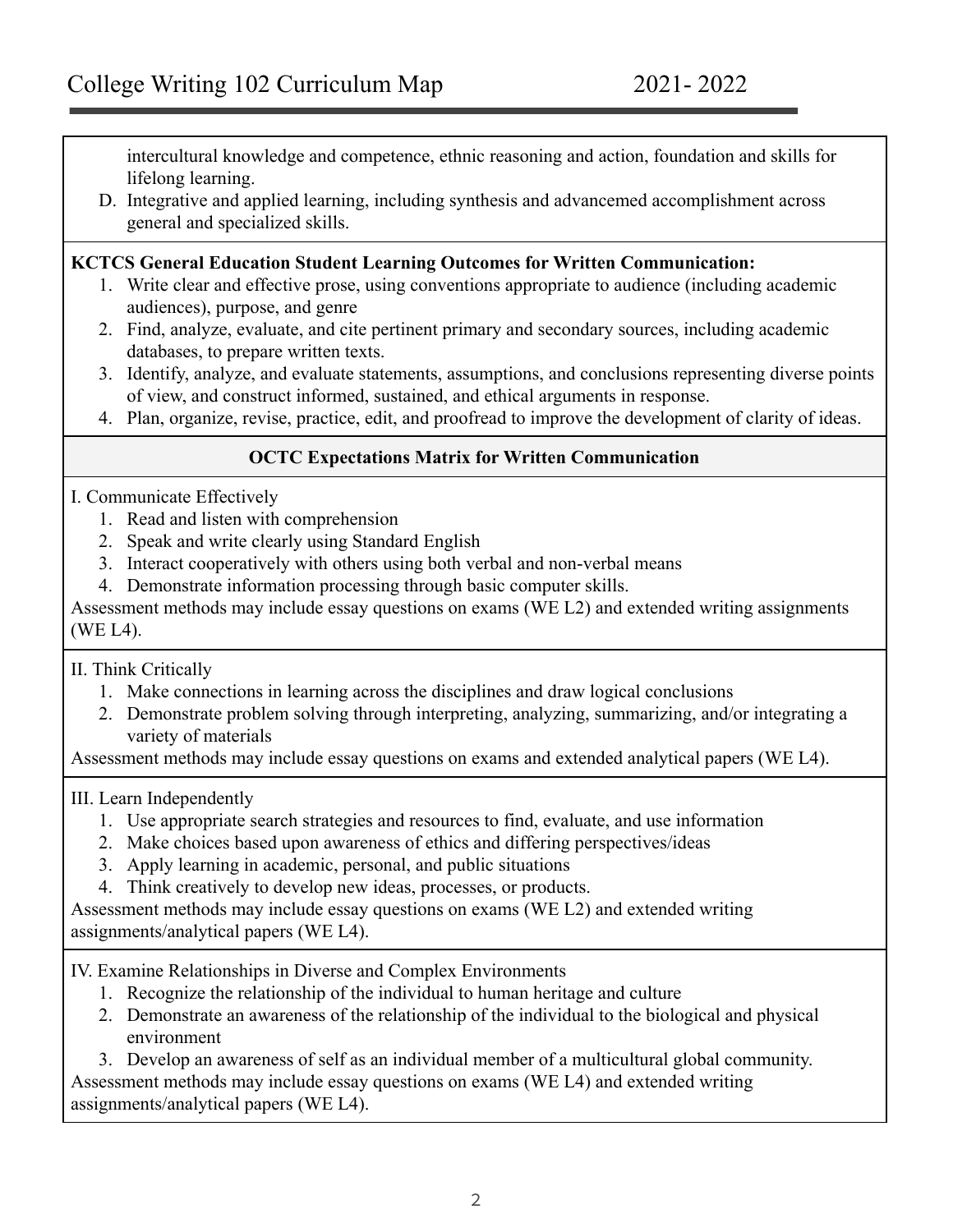### **RESOURCES:**

- *● Writing Arguments: A Rhetoric with Readings* (10th Edition), Ramage, Bean and Johnson
- Various websites for research and MLA citation purposes; media center, computer labs; and videos

| <b>ENG 102 Units Overview</b>              |                                       |                                                      |  |
|--------------------------------------------|---------------------------------------|------------------------------------------------------|--|
| Unit 1: Argument Introduction<br>and Recap | Unit 2: Focus on MLA and<br>Fallacies | Unit 3: Frankenstein and<br><b>Synthesis Writing</b> |  |
| Unit 4: Causal Essay                       | Unit 5: Proposal Paper                | Unit 6: British Literature                           |  |

#### Unit One: Argument Introduction and Review

| Overview: Aug. 11-- Sept. 3 |                                                                                                                                                                                                              |
|-----------------------------|--------------------------------------------------------------------------------------------------------------------------------------------------------------------------------------------------------------|
| Grammar Skills              | Daily grammar review                                                                                                                                                                                         |
| Required<br>Readings        | Chapter 1: Argument: an Introduction<br>Chapter 2: Argument as Inquiry: Reading and Exploring<br>Chapter 3: The Core of an Argument: A Claim with Reasons<br>Chapter 4: The Logical Structure of an Argument |
| Suggested<br>Writings       | --Argument Summary<br>--Senior Writing                                                                                                                                                                       |
| Arts and<br>Humanities      | --Assorted nonfiction essays                                                                                                                                                                                 |
| Practical<br>Living/Career  | --Senior Writing $\rightarrow$ Scholarship essays<br>--Writing effectively; collaboration; verbal communication                                                                                              |
| Technology                  | --Google Classroom/Docs<br>--ELMO for Daily grammar practice<br>--Chromebooks                                                                                                                                |
| <b>Standards</b>            | Reading: RI.11-12.3, R1.11-12.5, RI.11-12.6, RI.11-12.8,<br>Composition: C.11-12.2, C.11-12.4, C. 11-12.7<br>Language: L.11-12.2, L.11-12.3                                                                  |

#### Unit Two: MLA Focus

Overview: Sept. 7 -- Oct. 1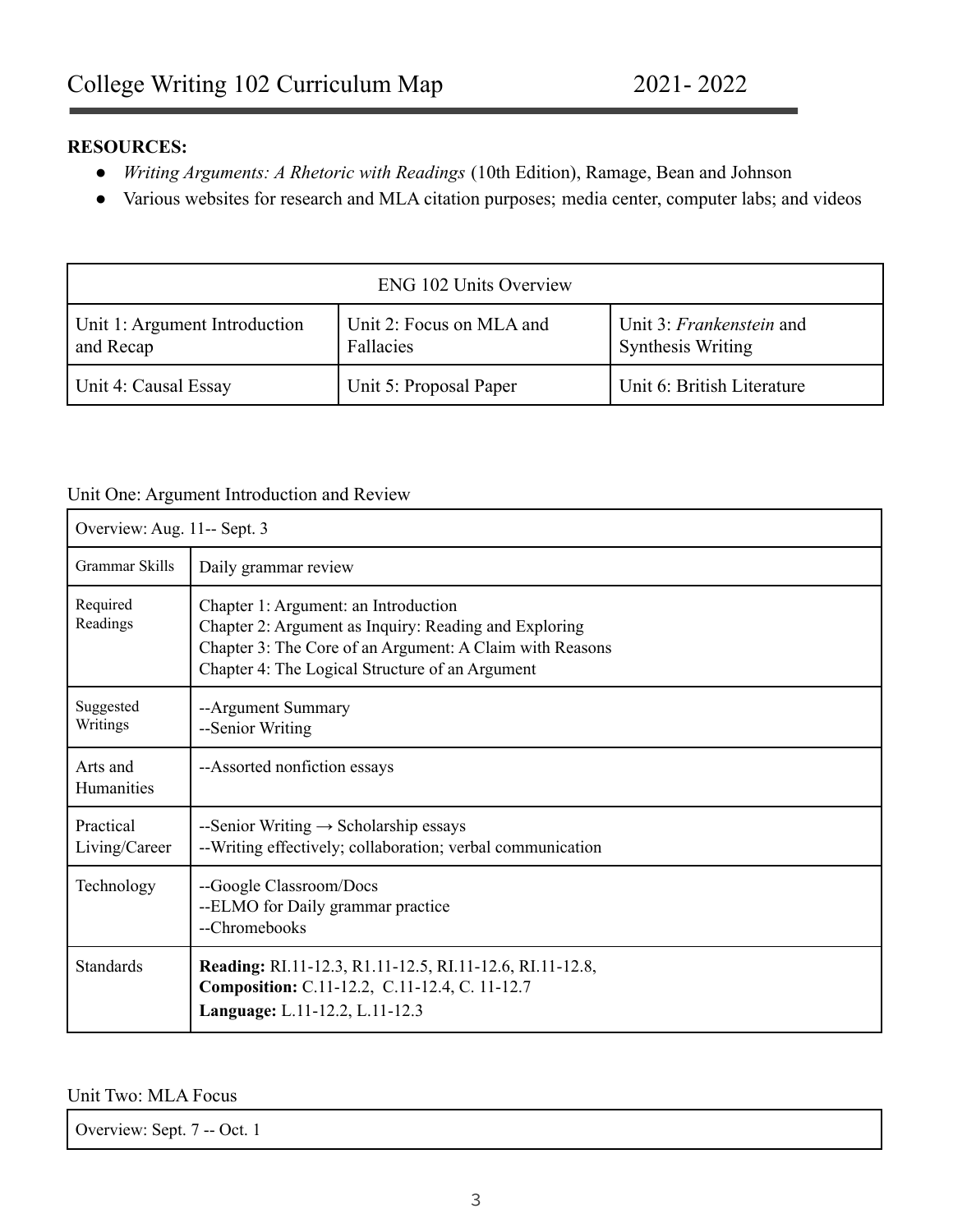| Grammar Skills             | Daily grammar review                                                                                                                                                                                             |
|----------------------------|------------------------------------------------------------------------------------------------------------------------------------------------------------------------------------------------------------------|
| Required<br>Readings       | --Appendix: Informal Fallacies<br>--Chapter 5: Using Evidence Effectively<br>--Chapter 15: Finding and Evaluating Sources<br>--Chapter 16: Incorporating Sources<br>--Chapter 17: Citing and Documenting Sources |
| Suggested<br>Writings      | --Supporting Reasons Argument<br>--Senior Writings $\rightarrow$ Resumes and Cover Letters                                                                                                                       |
| Arts and<br>Humanities     | --Assorted nonfiction essays                                                                                                                                                                                     |
| Practical<br>Living/Career | --Resume and Cover Letter<br>--Writing effectively; collaboration; verbal communication                                                                                                                          |
| Technology                 | --Google Classroom/Docs<br>--ELMO for Daily grammar practice<br>--Chromebooks                                                                                                                                    |
| <b>Standards</b>           | Reading: RI.11-12.1, RI.11-12.7, RI.11-12.8, RI.11-12.9<br>Composition: C.11-12.1, C.11-12.2, C. 11-12.7<br>Language: L.11-12.2, L.11-12.3, L.11-12.5                                                            |

# Unit Three: *Frankenstein* and Synthesis Writing

| Overview: Oct. 11 -- Nov. 23  |                                                                                                                                       |
|-------------------------------|---------------------------------------------------------------------------------------------------------------------------------------|
| Grammar<br>Skills             | --Daily grammar review                                                                                                                |
| Required<br>Readings          | --Mary Shelley: Frankenstein<br>--Selected chapters from Mary Roach's: Stiff: The Curious Lives of Human Cadavers                     |
| Suggested<br>Writings         | --Argumentative Synthesis Essay that answers the question: Has science gone too far?<br>--Frankenstein and/or Stiff Literary Critique |
| Arts and<br><b>Humanities</b> | --Assorted nonfiction essays                                                                                                          |
| Practical<br>Living/Career    | --Writing effectively; collaboration; verbal communication                                                                            |
| Technology                    | --Google Classroom/Docs<br>--ELMO for Daily grammar practice<br>--Chromebooks                                                         |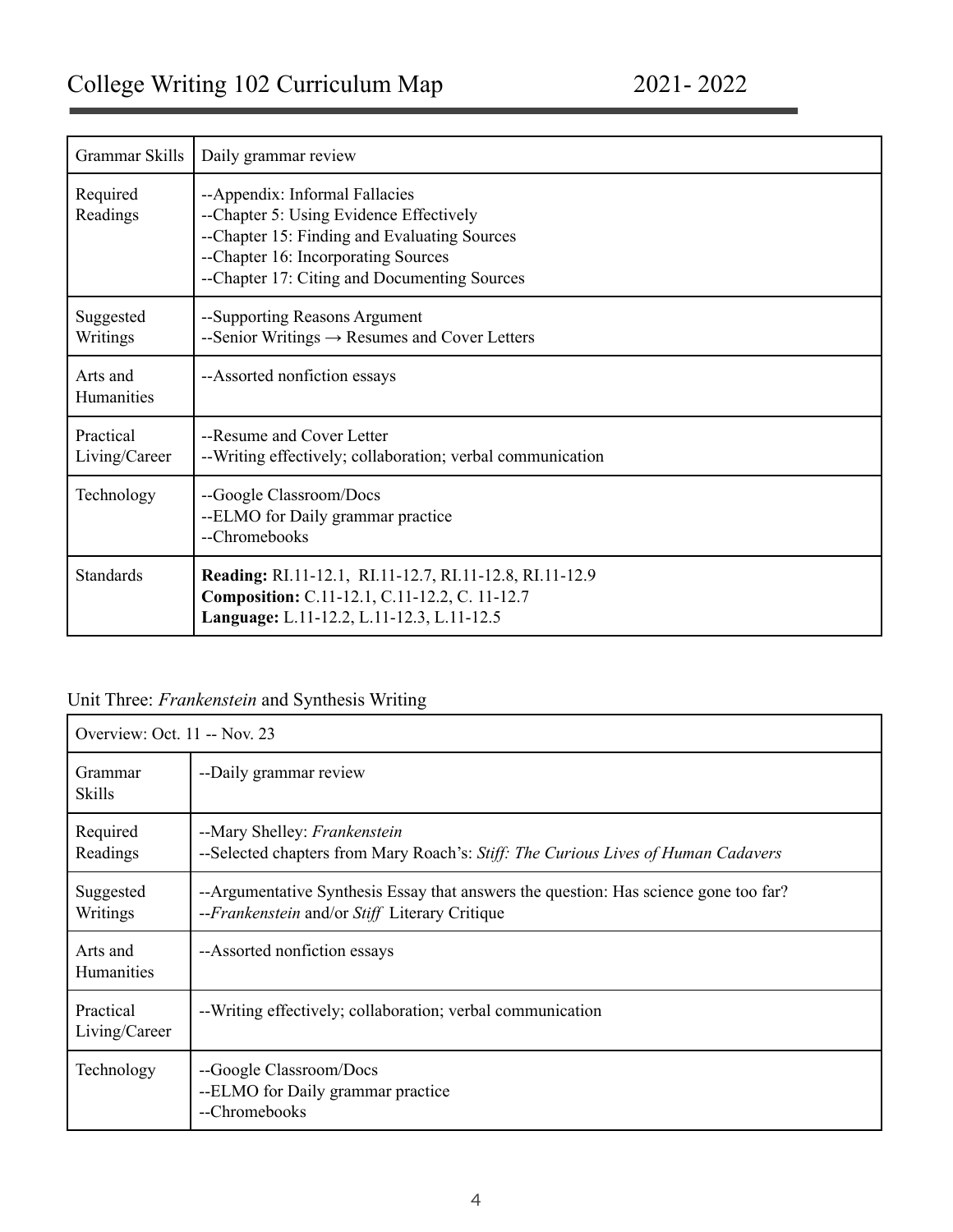| Standards | Reading: RL.11-12.1, RL.11-12.2, RL.11-12.3, RL.11-12.5, RL.11-12.6, RL.11-12.7, RL.11-12.9,<br>RI.11-12.3, R1.11-12.5, RI.11-12.6 |
|-----------|------------------------------------------------------------------------------------------------------------------------------------|
|           | Composition: C.11-12.1, C.11-12.2, C.11-12.5, C. 11-12.6<br>Language: L.11-12.1, L.11-12.2                                         |

#### Unit Four: Causal Essay

| Overview: Nov. 29 -- Dec. 17 |                                                                                                                                                                                    |
|------------------------------|------------------------------------------------------------------------------------------------------------------------------------------------------------------------------------|
| Grammar<br><b>Skills</b>     | --Daily Grammar Review                                                                                                                                                             |
| Required<br>Readings         | --Chapter 10: An Introduction to TYpes of Claims<br>--Chapter 11: Definition and Resemblance Arguments<br>--Chapter 12: Causal Arguments<br>--Independent Reading Nonfiction title |
| Suggested<br>Writings        | --Causal Essay<br>--Nonfiction Book Critique                                                                                                                                       |
| Arts and<br>Humanities       | --Assorted nonfiction titles                                                                                                                                                       |
| Practical<br>Living/Career   | --Writing effectively; collaboration; verbal communication                                                                                                                         |
| Technology                   | --Google Classroom/Docs<br>--ELMO for Daily grammar practice<br>--Chromebooks                                                                                                      |
| <b>Standards</b>             | Reading: RI.11-12.3, R1.11-12.5<br>Composition: C.11-12.1, C. 11-12.6<br>Language: L.11-12.2, L.11-12.3                                                                            |

## Unit Five: Proposal Paper

| Overview: Jan 3 -- March 25 |                                                                                          |
|-----------------------------|------------------------------------------------------------------------------------------|
| Grammar<br><b>Skills</b>    | --Daily grammar review                                                                   |
| Required<br>Readings        | --Continue independently selected nonfiction reading<br>--Chapter 14: Proposal Arguments |
| Suggested<br>Writings       | --Final Research Paper<br>Justification<br>Problem/Solution                              |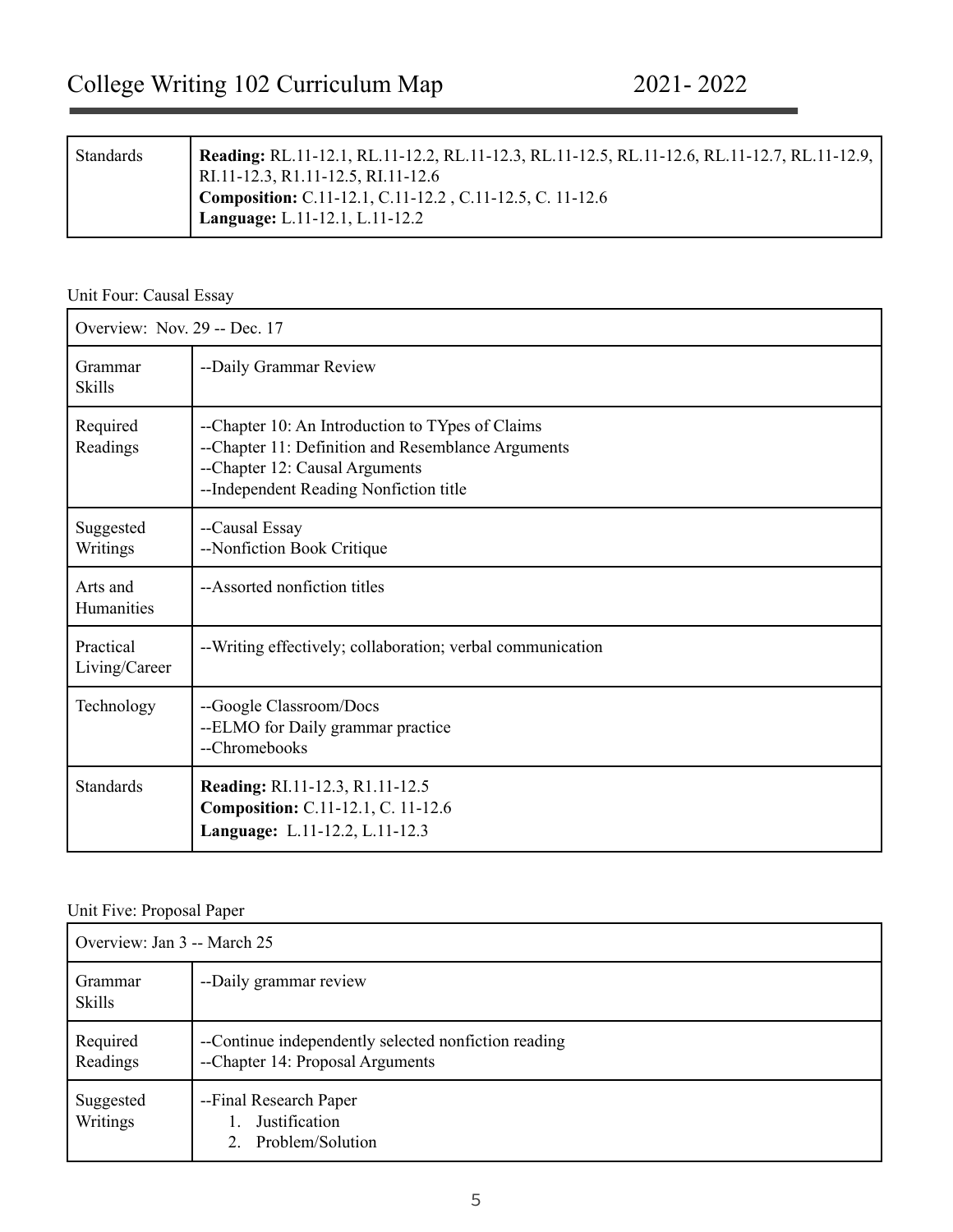|                               | 3. Opposing Viewpoints<br>--Final Research Presentation                                                                                                            |
|-------------------------------|--------------------------------------------------------------------------------------------------------------------------------------------------------------------|
| Arts and<br><b>Humanities</b> |                                                                                                                                                                    |
| Practical<br>Living/Career    | --Writing effectively; collaboration; verbal communication                                                                                                         |
| Technology                    | --Google Classroom/Docs<br>--ELMO for Daily grammar practice<br>--Chromebooks                                                                                      |
| <b>Standards</b>              | Reading: RI.11-12.3, R1.11-12.5, RI.11-12.6, RI.11-12.7, RI.11-12.10<br>Composition: C.11-12.1, C.11-12.5, C. 11-12.6<br>Language: L.11-12.1, L.11-12.2, L.11-12.4 |

#### Unit Six: British Literature

| Overview: March 28 -- May 17 |                                                                                                                                             |
|------------------------------|---------------------------------------------------------------------------------------------------------------------------------------------|
| Grammar<br><b>Skills</b>     | --Daily Grammar review                                                                                                                      |
| Suggested<br>Readings        | $-$ <i>Beowulf</i><br>$-1984$<br>-- Macbeth<br>--Additional readings from 12th grade Textbook                                               |
| Suggested<br>Writings        | --Journal Prompts<br>--Six Word Memoir<br>--Literary Analysis<br>--Assorted Creative writing pieces                                         |
| Arts and<br>Humanities       |                                                                                                                                             |
| Practical<br>Living/Career   | --Writing effectively; collaboration; verbal communication                                                                                  |
| Technology                   | --Google Classroom/Docs<br>--ELMO for Daily grammar practice<br>--Chromebooks                                                               |
| <b>Standards</b>             | Reading: RL.11-12.2, RL.11-12.5, RL.11-12.7, RL.11-12.10<br>Composition: C.11-12.2, C.11-12.3, C. 11-12.7<br>Language: L.11-12.2, L.11-12.5 |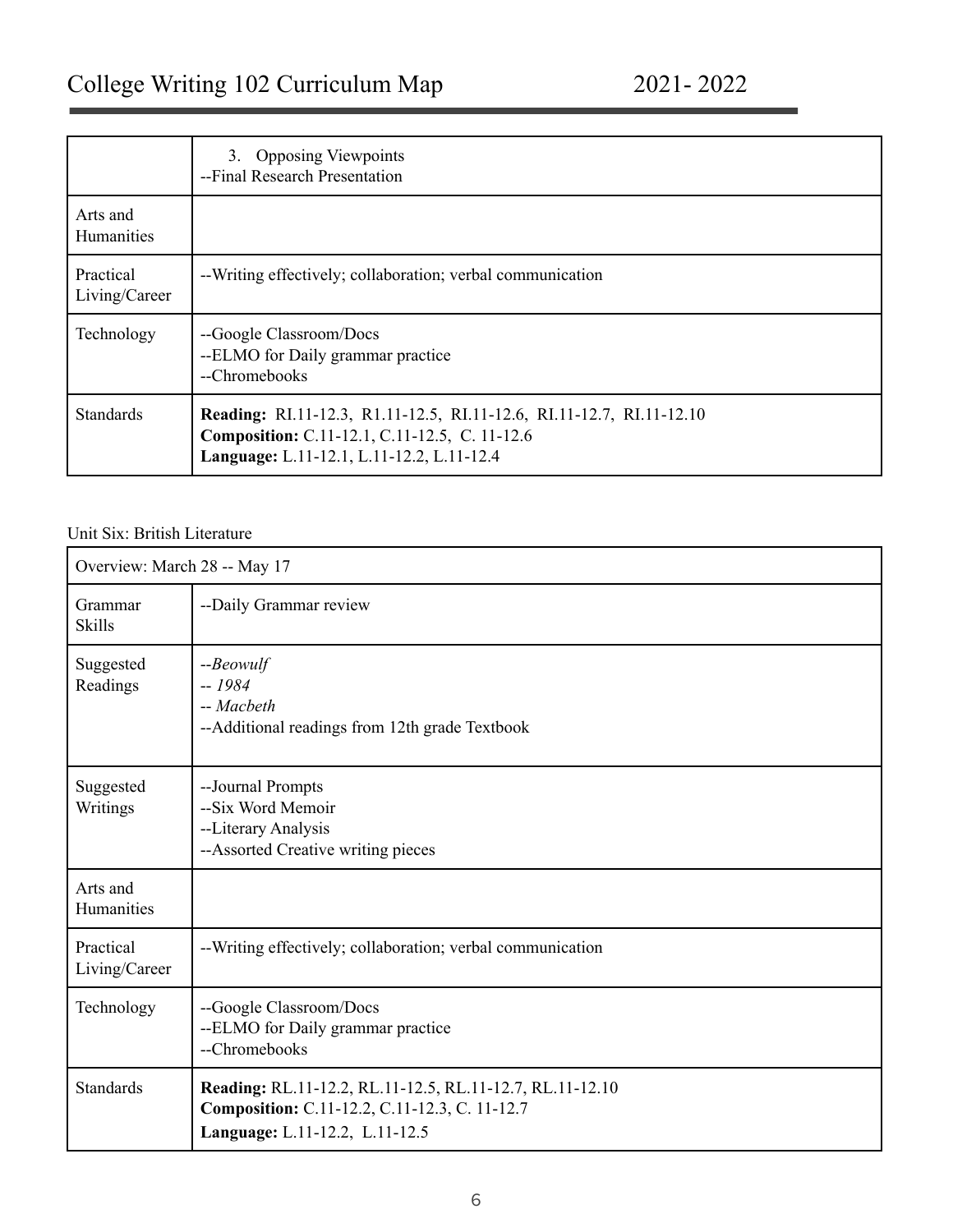| Reading Standards for Literature for Grade 11-12    |                                                                                                                                                                                                                                                                                                                                                                                                                                                                                                                                                                                                                                                  |
|-----------------------------------------------------|--------------------------------------------------------------------------------------------------------------------------------------------------------------------------------------------------------------------------------------------------------------------------------------------------------------------------------------------------------------------------------------------------------------------------------------------------------------------------------------------------------------------------------------------------------------------------------------------------------------------------------------------------|
| Key Idea and<br>Details                             | RL.11-12.1 Cite relevant and thorough textual evidence to support analysis of the text says explicitly as<br>well as inferences drawn from the text.<br>RL.11-12.2 Determine two or more themes or central ideas of a text and analyze their development over<br>the course of the text, including how they interact and build on one another to produce a complex account<br>RL.11-12.3 Analyze the impact of the author's choices over the course of a text regarding how to develop<br>and relate elements of a story or drama.                                                                                                               |
| Craft and<br>Structure                              | RL.11-12.4 Determine the meaning of words and phrases as they are used in the text, including figurative<br>and connotative meanings; analyze the cumulative impact of specific word choices on meaning and tone<br>and on the text as a whole.<br>RL.11-12.5 Analyze how an author's choices concerning how to structure specific parts of a text to<br>contribute to its overall structure and meaning as well as its aesthetic impact<br>RL.11-12.6 Analyze how point of view and perspective are used to manipulate the reader for a specific<br>purpose or effect, including but not limited to satire, sarcasm, irony, and understatement. |
| Integration of<br>Knowledge and<br>Ideas            | RL.11-12.7 Analyse diverse media interpretations of a story, drama or poem, evaluating how each version<br>interprets the source text<br>RL.11-12.8 (Not applicable to Literature)<br>RL.11-12.9 Demonstrate knowledge of various time periods to analyze how two or more texts from the<br>same period treat similar themes or topics.                                                                                                                                                                                                                                                                                                          |
| Range of Reading<br>and Level of Text<br>Complexity | RL.11-12.10 By the end of the year, flexibly use a variety of comprehension strategies (i.e, questioning,<br>monitoring, visualizing, inferencing, summarizing, synthesizing, using prior knowledge, determining<br>importance) to read, comprehend and analyze grade-level appropriate, complex literary texts<br>independently and proficiently.                                                                                                                                                                                                                                                                                               |

## **STANDARDS**

| Reading Standards for Informational Text-- Grade 11-12 |                                                                                                                                                                                                                                                                                                                                                                                                                                                                                                                                                                                                           |  |
|--------------------------------------------------------|-----------------------------------------------------------------------------------------------------------------------------------------------------------------------------------------------------------------------------------------------------------------------------------------------------------------------------------------------------------------------------------------------------------------------------------------------------------------------------------------------------------------------------------------------------------------------------------------------------------|--|
| Key Idea and<br>Details                                | RI.11-12.1 Cite relevant and thorough textual evidence to support analysis of what the text says explicitly<br>as well as inferences drawn from the text<br>RI.11-12.2 Determine two or more central ideas of a text and analyze their development over the course of<br>the text, including how they interact and build on one another to produce a complex account<br>RI.11-12.3 Analyze a complex set of ideas or sequence of events, and explain how specific individuals,<br>ideas, or events interact and develop over the course of the text.                                                      |  |
| Craft and<br>Structure                                 | RI.11-12.4 Determine the meaning of words and phrases as they are used in a text, including figurative,<br>connotative and technical meanings; analyze how an author uses and refines the meaning of a key term or<br>terms over the course of a text.<br>R1.11-12.5 Analyze and evaluate the effectiveness of the structure an author uses in his or her exposition<br>or argument<br>RI.11-12.6 Determine an author's point of view, perspective, and purpose in a text in which the rhetoric is<br>particularly effective, analyzing how style and content contribute to the effectiveness of the text |  |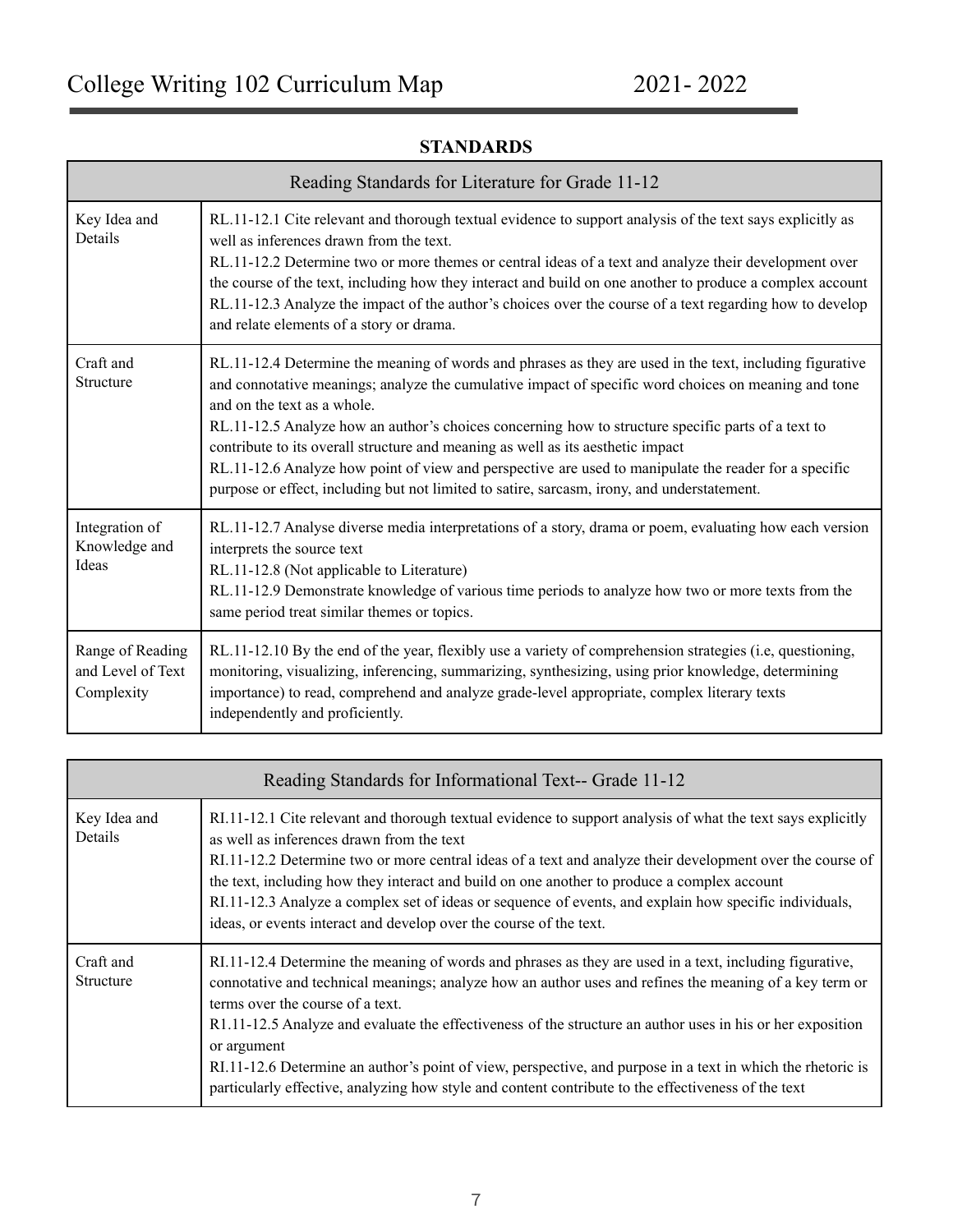| Integration of<br>Knowledge and<br>Ideas            | RI.11-12.7 Integrate and evaluate multiple sources of information presented in different print and<br>non-print formats in order to address a question or solve a problem.<br>RI.11-12.8 Evaluate the argument, specific claims, and evidence in a text, assessing the validity,<br>reasoning, relevance, and sufficiency; analyze false statements and fallacious reasoning.<br>RI.11-12.9 Analyze documents of historical and literary significance, including how they address related<br>themes and concepts |
|-----------------------------------------------------|------------------------------------------------------------------------------------------------------------------------------------------------------------------------------------------------------------------------------------------------------------------------------------------------------------------------------------------------------------------------------------------------------------------------------------------------------------------------------------------------------------------|
| Range of Reading<br>and Level of Text<br>Complexity | RI.11-12.10 By the end of the year, flexibly use a variety of comprehension strategies (i.e., questioning,<br>monitoring, visualizing, inferencing, summarizing, synthesizing, using prior knowledge, determining<br>importance) to read, comprehend, and analyze grade-level appropriate, complex informational texts<br>independently and proficiently.                                                                                                                                                        |

| Composition-- Grade 11-12  |                                                                                                                                                                                                                                                                                                                                                                                                                                                                                                                                                                                                                                                                                                                                                                                                                                                                                                                                                                                                                                                                                                                                                                                                                                                                                                                                                                                                                                                                                                                                                                                                                                                                                                                                                                                                                                                                                                                                                                                                                                                                                                                                                                                                                                                                                                                                                                                                                                                                                                                                                                                                                                                                                                                                                                                        |  |  |
|----------------------------|----------------------------------------------------------------------------------------------------------------------------------------------------------------------------------------------------------------------------------------------------------------------------------------------------------------------------------------------------------------------------------------------------------------------------------------------------------------------------------------------------------------------------------------------------------------------------------------------------------------------------------------------------------------------------------------------------------------------------------------------------------------------------------------------------------------------------------------------------------------------------------------------------------------------------------------------------------------------------------------------------------------------------------------------------------------------------------------------------------------------------------------------------------------------------------------------------------------------------------------------------------------------------------------------------------------------------------------------------------------------------------------------------------------------------------------------------------------------------------------------------------------------------------------------------------------------------------------------------------------------------------------------------------------------------------------------------------------------------------------------------------------------------------------------------------------------------------------------------------------------------------------------------------------------------------------------------------------------------------------------------------------------------------------------------------------------------------------------------------------------------------------------------------------------------------------------------------------------------------------------------------------------------------------------------------------------------------------------------------------------------------------------------------------------------------------------------------------------------------------------------------------------------------------------------------------------------------------------------------------------------------------------------------------------------------------------------------------------------------------------------------------------------------------|--|--|
| Text Types and<br>Purposes | C.11-12.1 Compose arguments to support claims in an analysis of substantive topics or texts, using valid<br>reasoning and relevant and sufficient evidence.<br>Produce clear and coherent writing in which the development, organization and style are<br>a.<br>appropriate to task, purpose and audience.<br>Introduce precise, knowledgeable claim(s), establish the significance of the claim(s), distinguish<br>$\mathbf{b}$ .<br>the claim (s) from alternate or opposing claims and create an organization that logically<br>sequences claim(s), counterclaims, reasons and evidence.<br>Develop claim(s) and opposing claims fairly and thoroughly, supplying the most relevant<br>$c_{\cdot}$<br>evidence for each while pointing out the strengths and limitations of both in a manner that<br>anticipates the audience's knowledge level, concerns, values and possible biases.<br>d. Use words, phrases and clauses as well as varied syntax to link the major sections of the text,<br>create cohesion and clarify the relationships between claim(s) and reasons, between reasons and<br>evidence and between claim(s) and opposing claims.<br>Establish and maintain a task appropriate writing style.<br>e.<br>Provide a concluding statement or section that follows from and supports the argument presented.<br>f.<br>Develop and strengthen writing as needed by planning, revising, editing, rewriting or trying a<br>g.<br>new approach, focusing on addressing what is most significant for a specific purpose and<br>audience<br>C.11-12.2 Compose informative/explanatory texts to examine and/or convey complex ideas, concepts, and<br>information clearly and accurately through the effective selection, organization, and analysis of content<br>Produce clear and coherent writing in which the development, organization and style are<br>a.<br>appropriate to task, purpose and audience.<br>Introduce a topic; organize complex ideas, concepts and information so that each new element<br>b.<br>builds on that which precedes it to create a unified whole; include formatting, graphics and<br>multimedia when useful to aiding comprehension.<br>Develop the topic thoroughly by selecting the most significant and relevant facts, extended<br>$c_{\cdot}$<br>definitions, concrete details, quotations or other information and examples appropriate to the<br>audience's knowledge of the topic.<br>Use appropriate and varied transitions and syntax to link the major sections of the text, create<br>d.<br>cohesion and clarify the relationships among complex ideas and concepts.<br>Use precise language, domain-specific vocabulary and techniques such as metaphor, simile and<br>e.<br>analogy to manage the complexity of the topic. |  |  |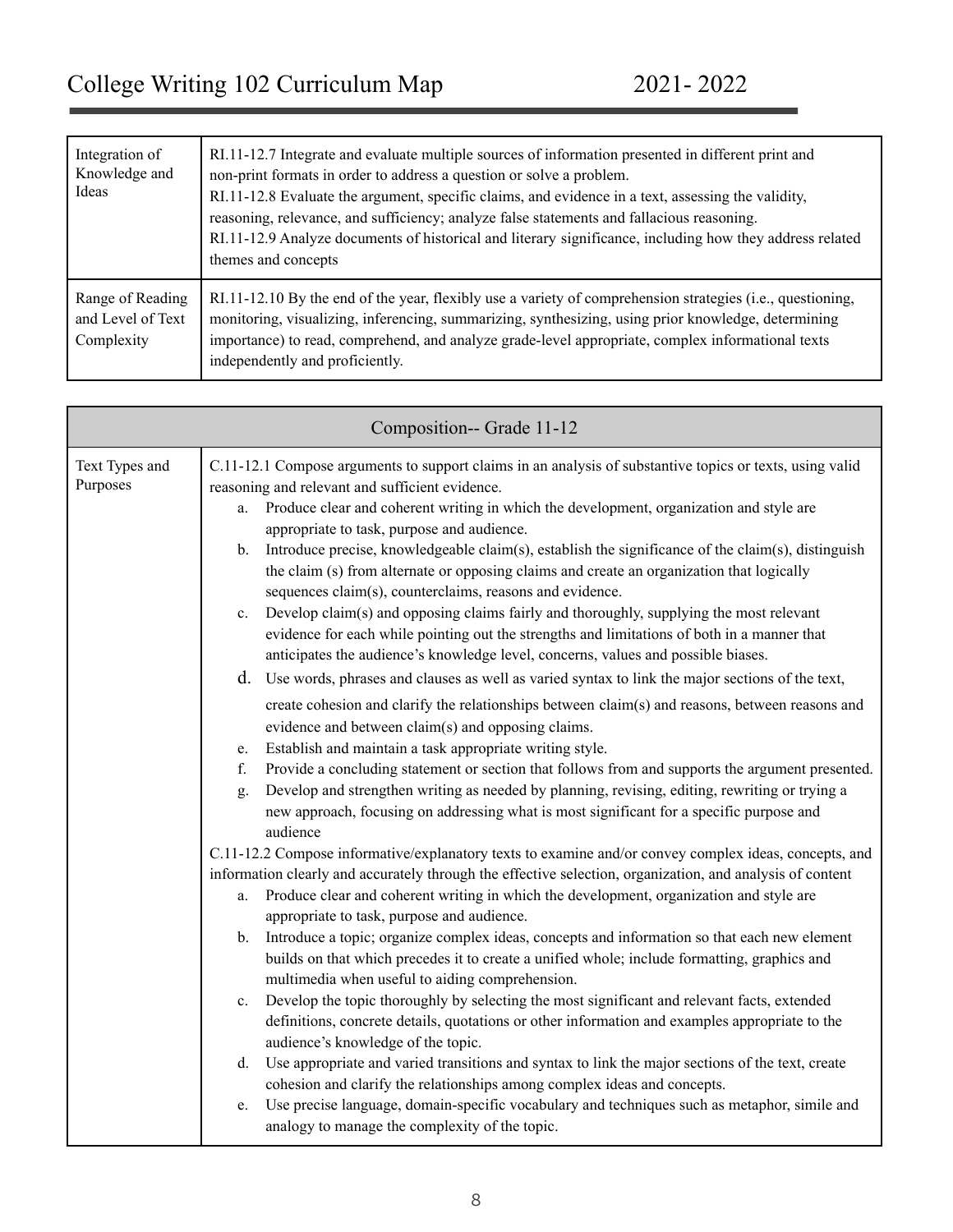| Establish and maintain a formal style and objective tone while attending to the norms and<br>f.<br>conventions of the discipline in which they are writing.              |
|--------------------------------------------------------------------------------------------------------------------------------------------------------------------------|
|                                                                                                                                                                          |
| Provide a concluding statement or section that follows from and supports the information or<br>g.<br>explanation presented.                                              |
| Develop and strengthen writing as needed by planning, revising, editing, rewriting or trying a<br>h.                                                                     |
| new approach, focusing on addressing what is most significant for a specific purpose and<br>audience.                                                                    |
| C.11-12.3 Use narratives strategically in other modes of writing utilizing effective techniques, well-chosen                                                             |
| details, and well-structured sequences for an intended purpose, including an issue and/or supporting a                                                                   |
| claim.                                                                                                                                                                   |
| Produce clear and coherent writing in which the development, organization and style are<br>a.                                                                            |
| appropriate to task, purpose and audience.                                                                                                                               |
| Engage and orient the reader by setting up a problem, situation or observation and its<br>$b_{-}$                                                                        |
| significance, establishing one or multiple point(s) of view and introducing a narrator and/or<br>characters; create a smooth progression of experiences or events.       |
| Use narrative techniques, such as dialogue, pacing, description, reflection and multiple plot lines,<br>$c_{\cdot}$<br>to develop experiences, events and/or characters. |
| Use a variety of techniques to sequence events so that they build on one another to create a<br>d.                                                                       |
| coherent whole and build toward a particular tone and outcome.                                                                                                           |
| Use precise words and phrases, telling details and sensory language to convey a vivid picture of<br>e.                                                                   |
| the experiences, events, setting and/or characters.                                                                                                                      |
| f.<br>Provide a conclusion that explicitly connects the narrative's relevance to the intended purpose of                                                                 |
| the writing. g. Develop and strengthen writing as needed by planning, revising, editing, rewriting                                                                       |
| or trying a new approach, focusing on addressing what is most significant for a specific purpose                                                                         |
| and audience.                                                                                                                                                            |
| C.11-12.4 Use digital resources to create, publish, and update individual or shared products, taking                                                                     |
| advantage of technology's capacity to link to other information and to display information flexibly and                                                                  |
| dynamically.                                                                                                                                                             |
| C.11-12.5 Conduct short as well as more sustained research projects to answer a question (including                                                                      |
| self-generated questions) or solve a problem; narrow or broaden the inquiry when appropriate; synthesize                                                                 |
| multiple sources on the subject, demonstrating understanding of the subject under investigation.                                                                         |
| C. 11-12.6 Gather relevant information from multiple authoritative print and digital sources, using                                                                      |
| advanced searchers effectively; assess the strengths and limitations of each source in terms of the task,                                                                |
| purpose, and audience; integrate information into the text selectively to maintain the flow of ideas,                                                                    |
|                                                                                                                                                                          |
| avoiding plagiarism and overreliance on any one source and following a standard format for citation.                                                                     |
| C. 11-12.7 Compose routinely over extended time frames and shorter time frames for a variety of tasks,                                                                   |
| purposes, and audiences.                                                                                                                                                 |

| Language -- Grade 11-12                   |                                                                                                                                                                                                                                                                                                                                                                                                                 |  |  |
|-------------------------------------------|-----------------------------------------------------------------------------------------------------------------------------------------------------------------------------------------------------------------------------------------------------------------------------------------------------------------------------------------------------------------------------------------------------------------|--|--|
| Conventions of<br><b>Standard English</b> | L.11-12.1 In both written and oral expression:<br>Demonstrate the understanding that usage is a matter of convention, can change over time, and<br>a.<br>may be contested.<br>b. Resolve issues of complex or contested usage, consulting references as needed.<br>L.11-12.2 When writing: demonstrate command of the conventions of standard English capitalization,<br>punctuation, and spelling when writing |  |  |